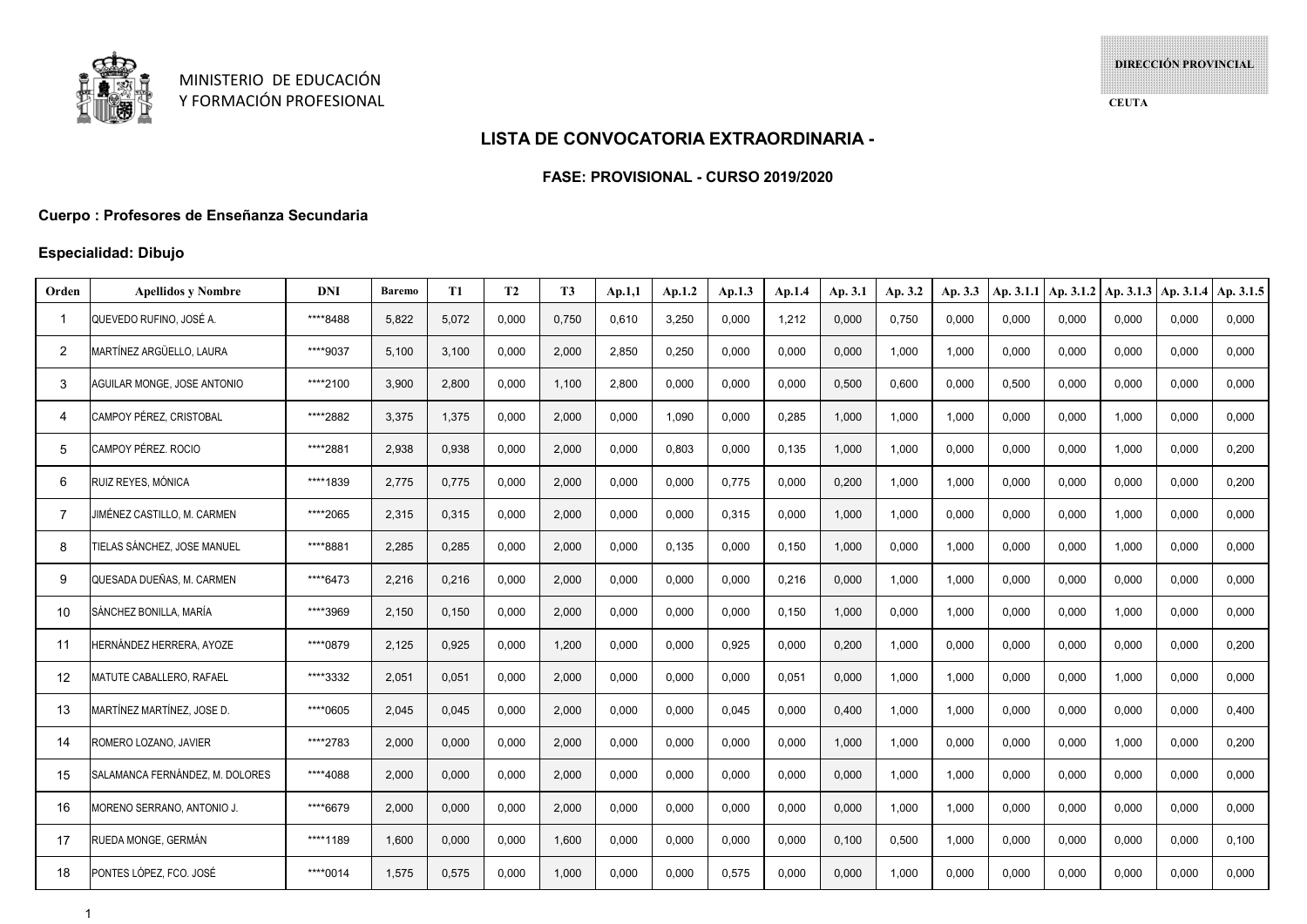

**CEUTA**

# **LISTA DE CONVOCATORIA EXTRAORDINARIA -**

### **FASE: PROVISIONAL - CURSO 2019/2020**

## **Cuerpo : Profesores de Enseñanza Secundaria**

## **Especialidad: Dibujo**

| Orden | <b>Apellidos y Nombre</b>   | <b>DNI</b> | <b>Baremo</b> | <b>T1</b> | <b>T2</b> | T <sub>3</sub> | Ap.1,1 | Ap.1.2 | Ap.1.3 | Ap.1.4 | Ap. 3.1 | Ap. 3.2 | Ap. $3.3$ |       |       |       |       | Ap. 3.1.1   Ap. 3.1.2   Ap. 3.1.3   Ap. 3.1.4   Ap. 3.1.5 |
|-------|-----------------------------|------------|---------------|-----------|-----------|----------------|--------|--------|--------|--------|---------|---------|-----------|-------|-------|-------|-------|-----------------------------------------------------------|
| 19    | QUEVEDO VILLALTA, MANUEL    | ****8643   | 1.383         | 0,383     | 0,000     | 1,000          | 0,000  | 0,033  | 0,350  | 0.000  | 0.000   | 1,000   | 0,000     | 0.000 | 0,000 | 0,000 | 0,000 | 0,000                                                     |
| 20    | <b>ESPEJO CALA, DOLORES</b> | ****7796   | 1.200         | 0,000     | 0,000     | 1,200          | 0,000  | 0,000  | 0,000  | 0.000  | 0.200   | 1.000   | 0,000     | 0,000 | 0,000 | 0,000 | 0,000 | 0,200                                                     |
| 21    | RUBIO GÓMEZ, JESÚS          | ****4919   | 1.080         | 0.980     | 0.000     | 0,100          | 0.000  | 0,000  | 0,980  | 0.000  | 0.100   | 0.000   | 0,000     | 0.000 | 0.000 | 0,000 | 0,000 | 0.100                                                     |
| 22    | SÁNCHEZ MARCILLA, JULIO     | ****8941   | 1,030         | 0,030     | 0,000     | 1,000          | 0,000  | 0,000  | 0,030  | 0.000  | 0.000   | 1.000   | 0,000     | 0.000 | 0,000 | 0,000 | 0,000 | 0,000                                                     |
| 23    | IGUAL LÓPEZ. ALEJANDRO V.   | ****1204   | 1.000         | 0,000     | 0,000     | 1,000          | 0,000  | 0,000  | 0,000  | 0.000  | 0.000   | 1,000   | 0,000     | 0.000 | 0.000 | 0,000 | 0,000 | 0,000                                                     |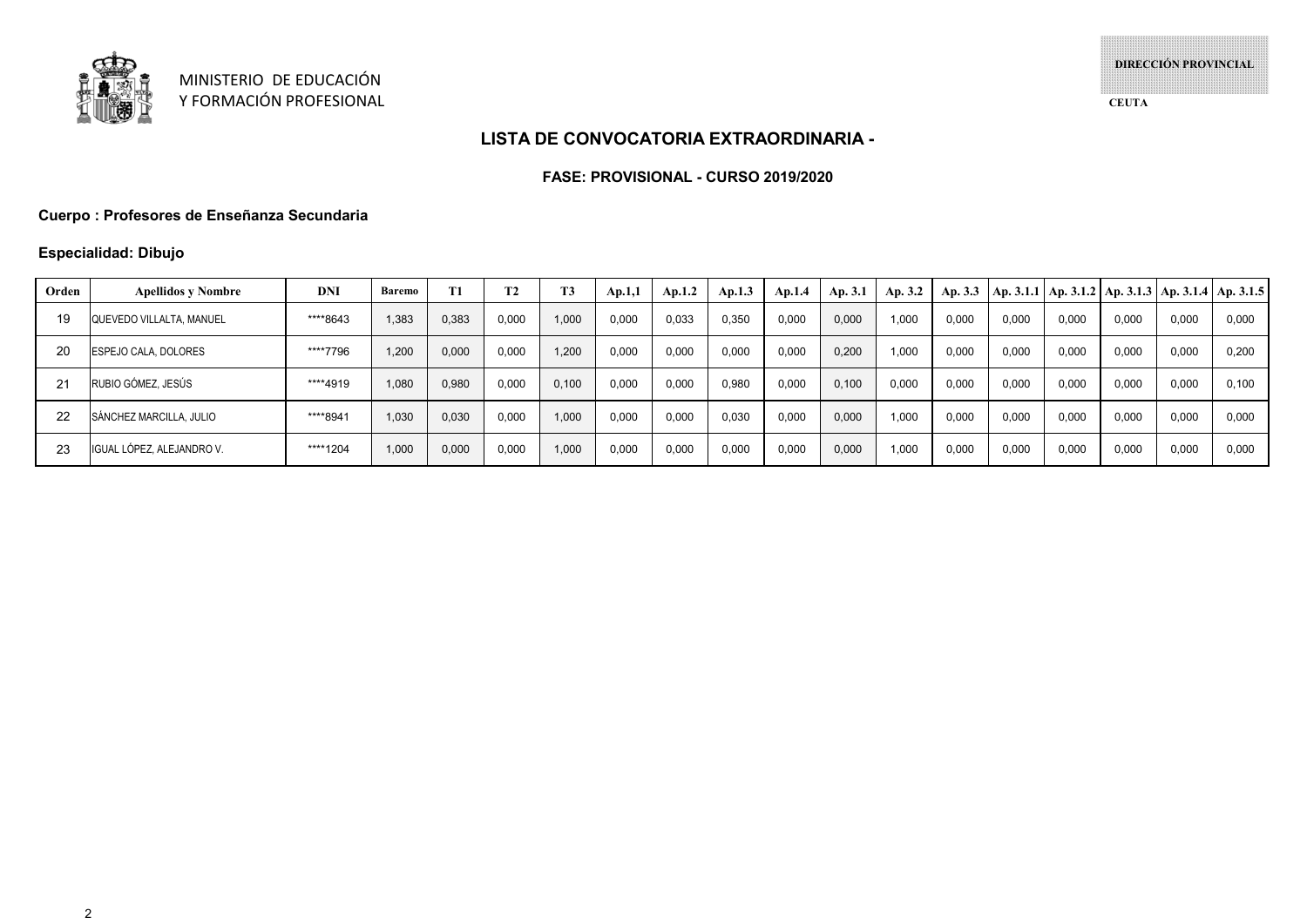

**CEUTA**

### **LISTA DE CONVOCATORIA EXTRAORDINARIA -**

#### **FASE: PROVISIONAL - CURSO 2019/2020**

### **Cuerpo : Profesores de Enseñanza Secundaria**

### **Especialidad: Filosofía**

| Orden          | <b>Apellidos y Nombre</b>       | DNI      | <b>Baremo</b> | <b>T1</b> | <b>T2</b> | T <sub>3</sub> | Ap.1,1 | Ap.1.2 | Ap.1.3 | Ap.1.4 | Ap.1.5 | Ap. 3.1 | Ap. 3.2 | Ap. 3.3 | Ap. 3.1.1 | Ap. 3.1.2 | Ap. 3.1.3 | Ap. 3.1.4 | Ap. 3.1.5 |
|----------------|---------------------------------|----------|---------------|-----------|-----------|----------------|--------|--------|--------|--------|--------|---------|---------|---------|-----------|-----------|-----------|-----------|-----------|
| -1             | JCEDA PÉREZ. DIEGO              | ****4877 | 3,310         | 2,110     | 0,000     | 1,200          | 2,110  | 0,000  | 0,000  | 0,000  | 0,000  | 0,200   | 1,000   | 0,000   | 0.000     | 0,000     | 0.000     | 0,000     | 0,200     |
| $\overline{2}$ | CRESPO SENCIANES, MARTA         | ****0896 | 3,290         | 1,290     | 0,000     | 2,000          | 1.290  | 0,000  | 0,000  | 0,000  | 0,000  | 0.000   | 1,000   | 1,000   | 0.000     | 0,000     | 0.000     | 0,000     | 0,000     |
| 3              | SANTIAGO PRATS. CAROLINA        | ****8313 | 2,920         | 1,920     | 0,000     | 1,000          | 1.920  | 0,000  | 0,000  | 0,000  | 0,000  | 0.000   | 1,000   | 0,000   | 0,000     | 0,000     | 0.000     | 0,000     | 0,000     |
| 4              | CABRERO BLASCO. ENRIQUE         | ****6442 | 2,290         | 1,290     | 0,000     | 1,000          | 1,290  | 0,000  | 0,000  | 0,000  | 0,000  | 1,000   | 0,000   | 0,000   | 0,000     | 1,000     | 0,000     | 1,000     | 0,000     |
| .5             | DIAZ BAUTISTA, JUAN DIEGO       | ****8942 | 2,060         | 0.060     | 0,000     | 2,000          | 0,060  | 0,000  | 0.000  | 0,000  | 0,000  | 1,000   | 1,000   | 0,000   | 0,000     | 1,000     | 1.000     | 0,000     | 0,200     |
| 6              | RUIZ MAQUEDA. PEDRO J.          | ****2674 | 2,060         | 0,060     | 0,000     | 2,000          | 0.060  | 0,000  | 0,000  | 0,000  | 0,000  | 1.000   | 1,000   | 0,000   | 0.000     | 0,000     | 1.000     | 0,000     | 0,200     |
| 7              | MACHO TORRES. ROSA Mª           | ****0658 | 2,040         | 0,040     | 0,000     | 2,000          | 0,040  | 0,000  | 0,000  | 0,000  | 0,000  | 1,000   | 1,000   | 0,000   | 0,000     | 0,000     | 1.000     | 0,000     | 0,000     |
| 8              | RONDÁN DE LA ROSA. ADELAIDA     | ****7096 | 2,000         | 0,000     | 0,000     | 2,000          | 0,000  | 0,000  | 0,000  | 0,000  | 0,000  | 1,000   | 1,000   | 0,000   | 0,000     | 0,000     | 1,000     | 0,000     | 0,000     |
| 9              | <b>RUIZ PINTO, ISABEL</b>       | ****1378 | 2,000         | 0,000     | 0,000     | 2,000          | 0,000  | 0,000  | 0,000  | 0,000  | 0,000  | 1,000   | 1,000   | 0,000   | 0,000     | 0,000     | 1,000     | 0,000     | 0,000     |
| 10             | GALÁN VILLATORO, ANDRÉS         | ****4823 | 2,000         | 0,000     | 0,000     | 2,000          | 0,000  | 0,000  | 0,000  | 0,000  | 0,000  | 1,000   | 1,000   | 0,000   | 0,000     | 0,000     | 1,000     | 0,000     | 0,000     |
| -11            | AROSTEGUI ORTEGA, JUAN LUIS     | ****1743 | 2,000         | 0,000     | 0,000     | 2,000          | 0,000  | 0,000  | 0,000  | 0,000  | 0,000  | 0,200   | 1,000   | 1,000   | 0,000     | 0,000     | 0,000     | 0,000     | 0,200     |
| 12             | ANCHA GONZÁLEZ. M. AUXILIADORA. | ****6683 | 2,000         | 0,000     | 0,000     | 2,000          | 0,000  | 0,000  | 0,000  | 0,000  | 0,000  | 0,000   | 1,000   | 1,000   | 0,000     | 0,000     | 0,000     | 0,000     | 0,000     |
| 13             | <b>HERRERA PINO, ALBERTO</b>    | ****0211 | 1,918         | 0,668     | 0,000     | 1,250          | 0,000  | 0,668  | 0,000  | 0,000  | 0,000  | 1,000   | 0,250   | 0,000   | 0,000     | 0,000     | 1.000     | 0,000     | 0,200     |
| 14             | PAEZ SILLERO, M. SOLEDAD        | ****0278 | 1,620         | 0,620     | 0,000     | 1,000          | 0,620  | 0,000  | 0,000  | 0,000  | 0,000  | 0,000   | 1,000   | 0,000   | 0,000     | 0,000     | 0,000     | 0,000     | 0,000     |
| 15             | )RTEGA URIBE, CLOTILDE          | ****5752 | 1,220         | 0,220     | 0,000     | 1,000          | 0,220  | 0,000  | 0,000  | 0,000  | 0,000  | 0,000   | 1,000   | 0,000   | 0,000     | 0,000     | 0,000     | 0,000     | 0,000     |
| 16             | AGUILERA MARTÍN. ANTONIO J      | ****2841 | 1,200         | 0,000     | 0,000     | 1,200          | 0,000  | 0,000  | 0,000  | 0,000  | 0,000  | 0,200   | 1,000   | 0,000   | 0,000     | 0,000     | 0,000     | 0,000     | 0,200     |
| -17            | KRAYEM GARCÍA. MARSEL           | ****9525 | 1,060         | 0,060     | 0,000     | 1,000          | 0,060  | 0,000  | 0,000  | 0,000  | 0,000  | 0,000   | 1,000   | 0,000   | 0,000     | 0,000     | 0,000     | 0,000     | 0,000     |
| 18             | CHAMORRO CAMISÓN, JOSÉ          | ****9494 | 1,000         | 0,000     | 0,000     | 1,000          | 0,000  | 0,000  | 0,000  | 0,000  | 0,000  | 1,000   | 0,000   | 0,000   | 0,000     | 0,000     | 1,000     | 0,000     | 0,000     |
| 19             | SÁNCHEZ JUAN, VIRGINIA R.       | ****5138 | 1,000         | 0,000     | 0,000     | 1,000          | 0,000  | 0,000  | 0,000  | 0,000  | 0,000  | 0,000   | 1,000   | 0,000   | 0,000     | 0,000     | 0,000     | 0,000     | 0,000     |
| 20             | RONCERO TENA, JOSÉ              | ****3119 | 0,850         | 0,850     | 0,000     | 0,000          | 0,500  | 0,000  | 0,350  | 0,000  | 0,000  | 0,000   | 0,000   | 0,000   | 0,000     | 0,000     | 0,000     | 0,000     | 0,000     |
| 21             | HERRERA GARCÍA. JOSE J.         | ****9008 | 0,400         | 0,000     | 0,000     | 0,400          | 0,000  | 0,000  | 0,000  | 0,000  | 0,000  | 0,200   | 0,200   | 0,000   | 0,000     | 0,000     | 0,000     | 0,000     | 0,200     |
| 22             | MARTÍN DOS SANTOS. GUILLERMO    | ****2006 | 0.200         | 0.000     | 0,000     | 0,200          | 0.000  | 0.000  | 0.000  | 0,000  | 0,000  | 0.200   | 0,000   | 0.000   | 0.000     | 0,000     | 0.000     | 0,000     | 0.200     |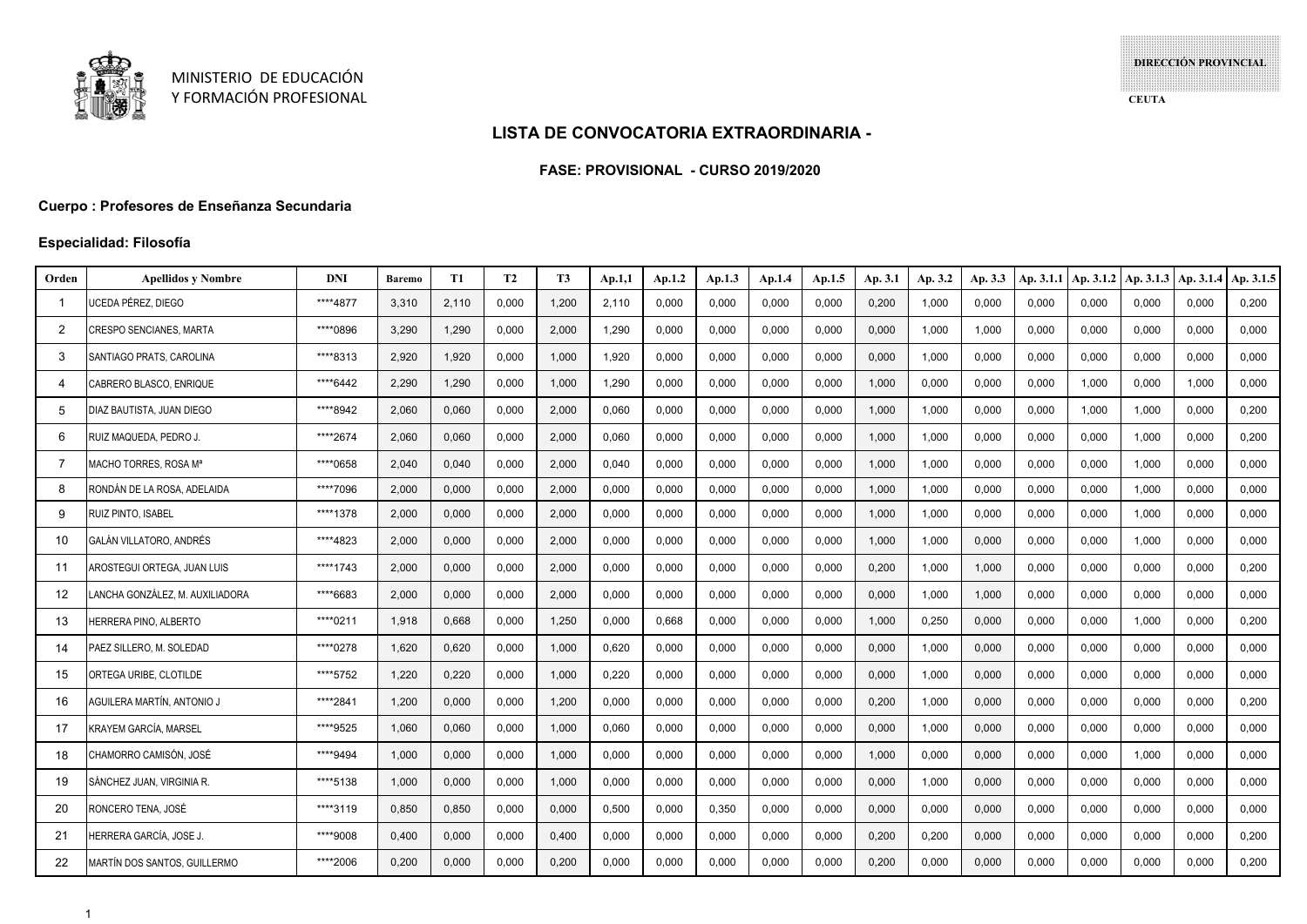

**CEUTA**

### **LISTA DE CONVOCATORIA EXTRAORDINARIA -**

#### **FASE: PROVISIONAL - CURSO 2019/2020**

### **Cuerpo : Profesores de Enseñanza Secundaria**

### **Especialidad: Filosofía**

| Orden | <b>Apellidos y Nombre</b>       | DNI      | Baremo |       | T <sub>2</sub> |       | Ap.1,1 | Ap.1.2 | Ap.1.3 | Ap.1.4 | Ap.1.5 | Ap. 3.1 | Ap. 3.2 |       |       | Ap. 3.3   Ap. 3.1.1   Ap. 3.1.2   Ap. 3.1.3   Ap. 3.1.4   Ap. 3.1.5 |       |       |       |
|-------|---------------------------------|----------|--------|-------|----------------|-------|--------|--------|--------|--------|--------|---------|---------|-------|-------|---------------------------------------------------------------------|-------|-------|-------|
|       | SANTOS PANTOJA, GREGORIO DE LOS | ****4099 | 0,100  | 0,000 | 0,000          | 0.100 | 0.000  | 0,000  | 0,000  | 0,000  | 0,000  | 0,000   | 0,100   | 0.000 | 0,000 | 0,000                                                               | 0,000 | 0,000 | 0,000 |
| 24    | FERNÁNDEZ NIETO. JUAN A.        | ****9503 | 0,000  | 0,000 | 0,000          | 0.000 | 0.000  | 0,000  | 0.000  | 0,00   | 0.000  | 0,000   | 0,000   | 0.000 | 0,000 | 0.000                                                               | 0.000 | 0,000 | 0,000 |
|       | GARRÁN LÓPEZ. URIEL             | ****0861 | 0,000  | 0,000 | 0,000          | 0,000 | 0.000  | 0,000  | 0,000  | 0,000  | 0.000  | 0,000   | 0,000   | 0.000 | 0,000 | 0.000                                                               | 0,000 | 0,000 | 0,000 |
|       | MUÑOZ QUERUBÍN. ESTEFANÍA       | ****2406 | 0.000  | 0,000 | 0.000          | 0,000 | 0.000  | 0.000  | 0.000  | 0,000  | 0.000  | 0,000   | 0.000   | 0.000 | 0,000 | 0.000                                                               | 0.000 | 0.000 | 0,000 |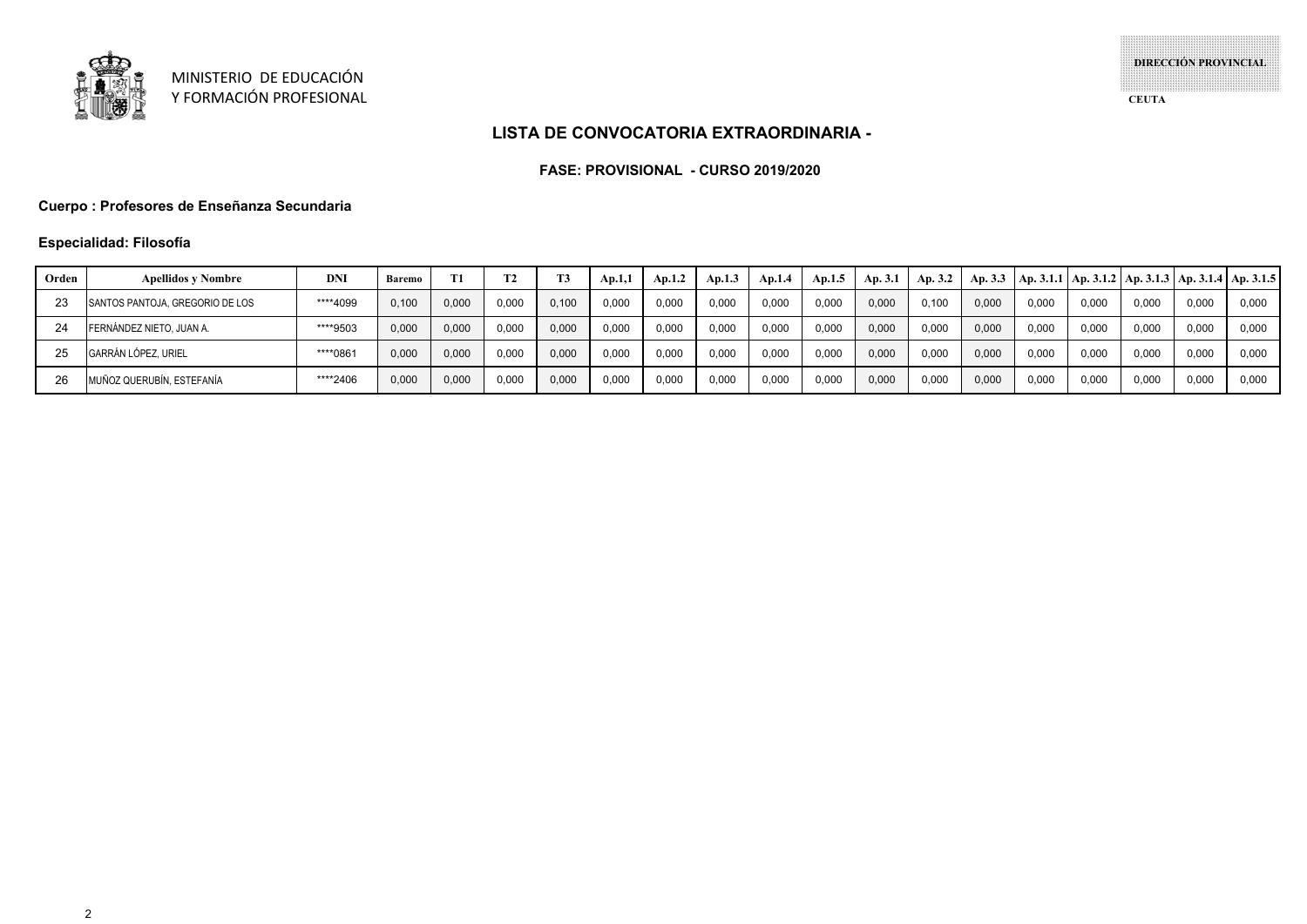

MINISTERIO DE EDUCACIÓN Y FORMACIÓN PROFESIONAL **DIRECCIÓN PROVINCIAL**

**CEUTA**

## **LISTA DE CONVOCATORIA EXTRAORDINARIA -**

#### **FASE: PROVISIONAL - CURSO 2019/2020**

## **Cuerpo : Profesores de Enseñanza Secundaria**

## **Especialidad: Francés**

| Orden | <b>Apellidos v Nombre</b>   | DNI      | Baremo |       |       |       | Ap.1.1 | Ap.1.2 | Ap.1.3 | Ap.1.4 | Ap. 3.1 | Ap. 3.2 | Ap. 3.3 | Ap. 3.4 | $ $ Ap. 3.1.1   Ap. 3.1.2   Ap. 3.1.3   Ap. 3.1.4   Ap. 3.1.5 |       |       |       |       |
|-------|-----------------------------|----------|--------|-------|-------|-------|--------|--------|--------|--------|---------|---------|---------|---------|---------------------------------------------------------------|-------|-------|-------|-------|
|       | FRIAS MORENO, SONIA         | ****9748 | 3.450  | 1,450 | 0,000 | 2.000 | 000,   | 0,000  | 0,000  | 0,450  | 0.000   | 1.000   | 000.1   | 0.000   | 0.000                                                         | 0,000 | 0.000 | 0.000 | 0,000 |
|       | SÁNCHEZ LINARES, ÁNGELES    | ****1539 | 2.500  | 0,500 | 0,000 | 2.000 | 0.500  | 0,000  | 0,000  | 0.000  | 0.000   | 1.000   | 1.000   | 0.000   | 0.000                                                         | 0.000 | 0.000 | 0.000 | 0.000 |
|       | <b>ESPEJO CALA, DOLORES</b> | ****7796 | 0,200  | 0,000 | 0,000 | 0,200 | 0,000  | 0,000  | 0,000  | 0,000  | 0,200   | 0,000   | 0,000   | 0.000   | 0,000                                                         | 0,000 | 0,000 | 0,000 | 0,200 |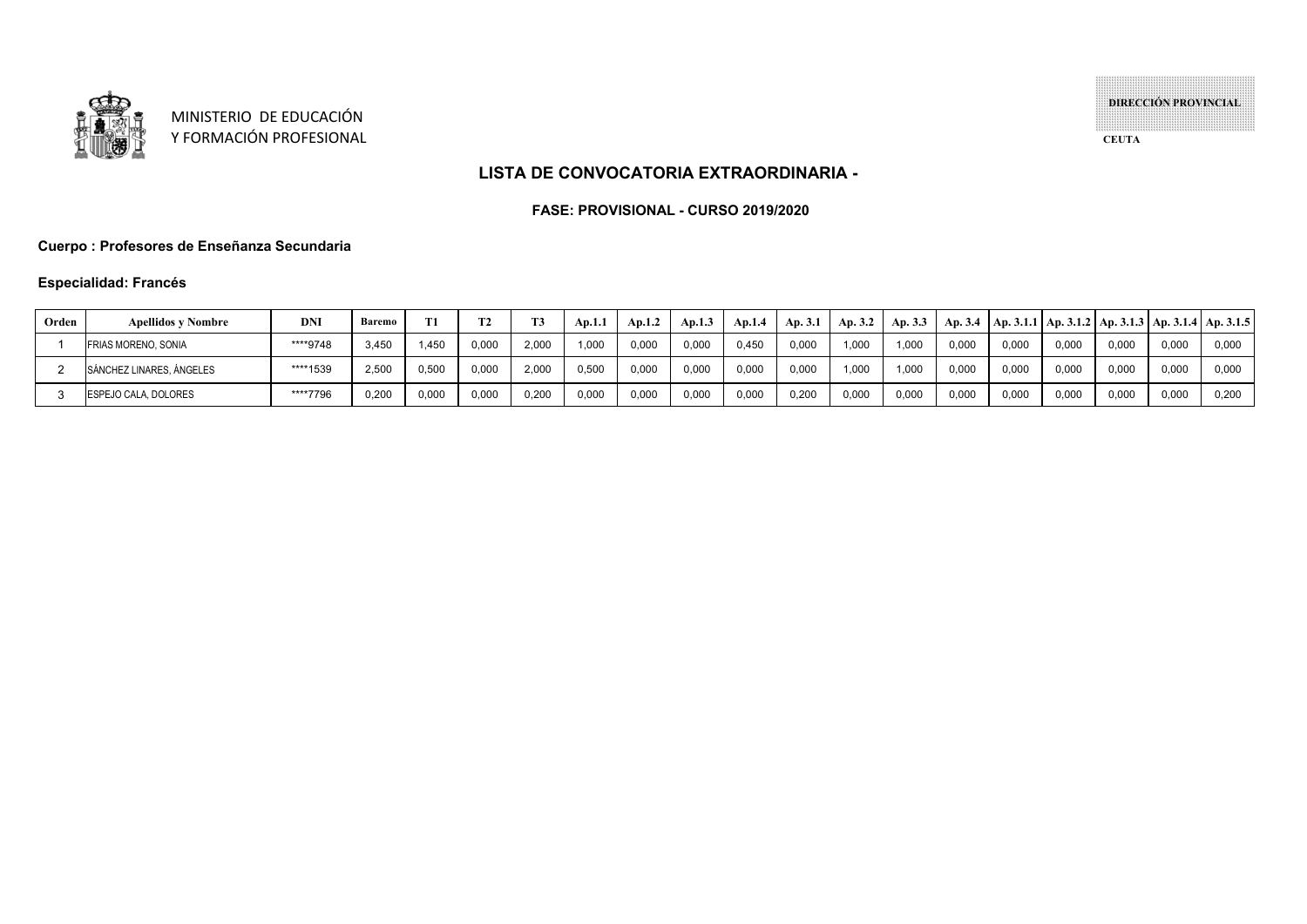

MINISTERIO DE EDUCACIÓNY FORMACIÓN PROFESIONAL **DIRECCIÓN PROVINCIAL**

**CEUTA**

## **LISTA DE CONVOCATORIA EXTRAORDINARIA -**

#### **FASE: PROVISIONAL - CURSO 2019/2020**

## **Cuerpo : Profesores de Enseñanza Secundaria**

## **Especialidad: Informática**

| Orden | <b>Apellidos v Nombre</b>      | <b>DNI</b> | Baremo | T1    | T <sub>2</sub> | T <sub>3</sub> | Ap.1.1 | Ap.1.2 | Ap.1.3 | Ap.1.4 | Ap. 3.1 | Ap. 3.2 | Ap. 3.3 | Ap. 3.4 |       |       | Ap. 3.1.1   Ap. 3.1.2   Ap. 3.1.3   Ap. 3.1.4   Ap. 3.1.5 |       |       |
|-------|--------------------------------|------------|--------|-------|----------------|----------------|--------|--------|--------|--------|---------|---------|---------|---------|-------|-------|-----------------------------------------------------------|-------|-------|
|       | LUQUE RUIZ. JONATHAN           | ****7920   | 6.240  | 4,240 | 0,000          | 2,000          | 0,500  | 0,000  | 3,740  | 0,000  | 0,000   | 1,000   | 1,000   | 0.000   | 0,000 | 0,000 | 0,000                                                     | 0,000 | 0.000 |
|       | SERRA ZAMORA, ENRIQUE          | ****1542   | 3,533  | 1,533 | 0,000          | 2,000          | 1,000  | 0,533  | 0,000  | 0,000  | .000    | 1,000   | 1,000   | 0,000   | 0,000 | 1.000 | 0,000                                                     | 0,000 | 0.300 |
|       | CASTILLO JIMÉNEZ, FCO, JAVIER  | ****9638   | 3.150  | 1,150 | 0,000          | 2,000          | 1.150  | 0,000  | 0,000  | 0.000  | 0.000   | 1,000   | 1.000   | 0,000   | 0,000 | 0.000 | 0.000                                                     | 0,000 | 0.000 |
|       | CHARLO REYES, MANUEL           | ****0330   | 3.000  | 1.000 | 0,000          | 2,000          | 1,000  | 0,000  | 0,000  | 0.000  | .000    | 1,000   | 1.000   | 0,000   | 0,000 | 0.250 | 1.000                                                     | 0,000 | 0.000 |
|       | TIEB MOHAMED, SALIM            | ****0996   | 2.970  | 0,970 | 0,000          | 2,000          | 0,970  | 0,000  | 0,000  | 0.000  | .000    | 1.000   | 1,000   | 0,000   | 0,000 | 0.250 | 1.000                                                     | 0,000 | 0.400 |
| 6     | MAGRANER PERELLÓ, ANTONIO V.   | ****4372   | 2.770  | 0.770 | 0,000          | 2,000          | 0,270  | 0,000  | 0,500  | 0.000  | 0.000   | 1,000   | 1,000   | 0.000   | 0,000 | 0,000 | 0,000                                                     | 0,000 | 0.100 |
|       | BERLANGA MORENO, ALEJANDRO     | ****7680   | 2.500  | 0,500 | 0,000          | 2,000          | 0,500  | 0,000  | 0,000  | 0.000  | 0.200   | 1,000   | 1,000   | 0,000   | 0,000 | 0.000 | 0,000                                                     | 0,000 | 0.200 |
| -8    | GONZÁLEZ GUTIÉRREZ. JOSE ÓSCAR | ****9204   | 2.500  | 0,500 | 0,000          | 2,000          | 0,500  | 0,000  | 0,000  | 0,000  | 0,000   | 1,000   | 1,000   | 0,000   | 0,000 | 0,000 | 0,000                                                     | 0,000 | 0.000 |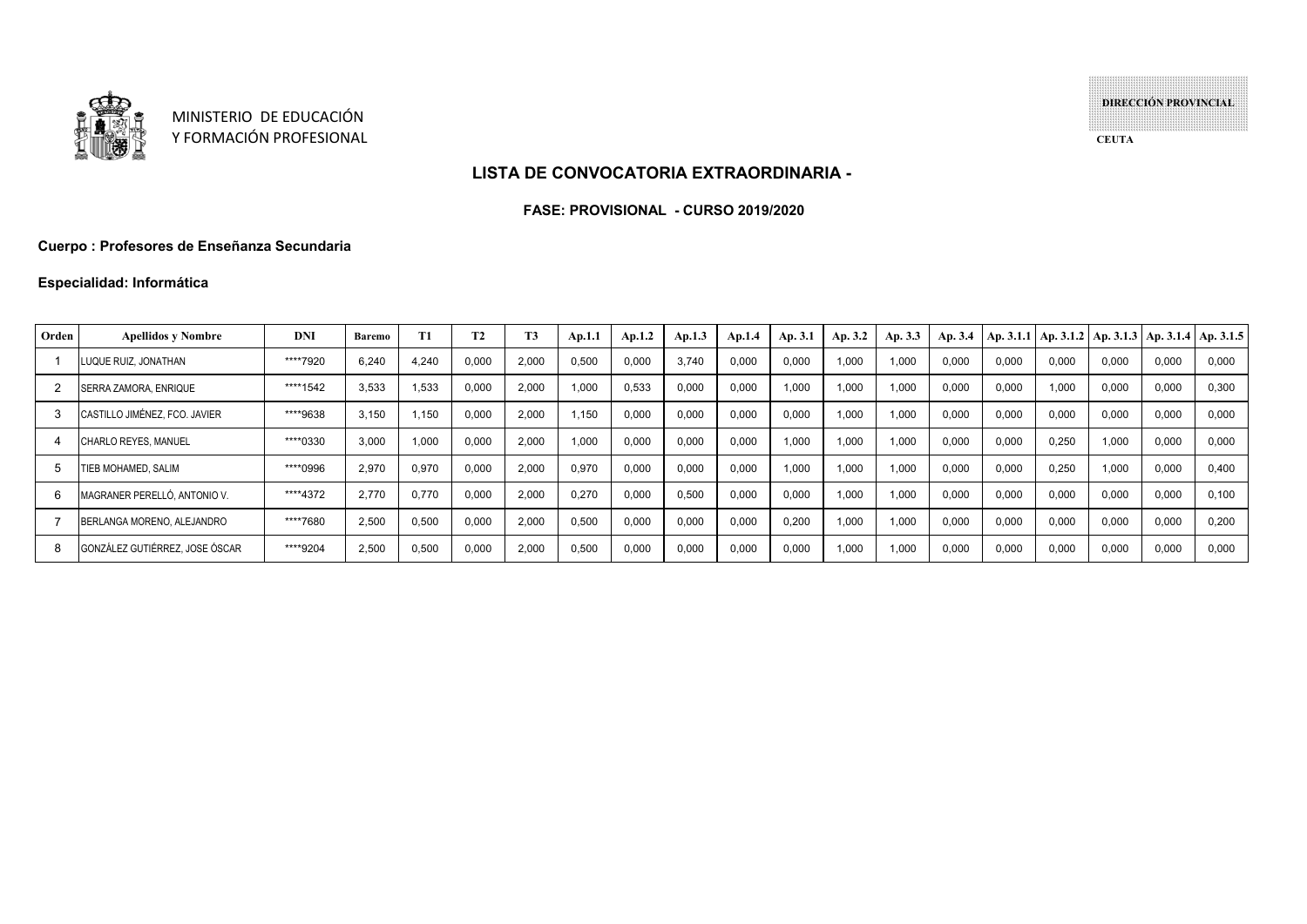

**DIRECCIÓN PROVINCIAL**

**CEUTA**

### **LISTA DE CONVOCATORIA EXTRAORDINARIA -**

#### **FASE: PROVISIONAL - CURSO 2019/2020**

#### **Cuerpo : Profesores de Enseñanza Secundaria**

## **Especialidad: Latín**

| Orden | <b>Apellidos y Nombre</b> | <b>DNI</b> | Baremo |       | ጥኅ    | <b>T3</b> | Ap.1.1 | Ap.1.2 | Ap.1.3 | Ap.1.4 | Ap. 3.1 | Ap. 3.2 | Ap. 3.3 | Ap. 3.4 |       |       |       |       | Ap. 3.1.1   Ap. 3.1.2   Ap. 3.1.3   Ap. 3.1.4   Ap. 3.1.5 |
|-------|---------------------------|------------|--------|-------|-------|-----------|--------|--------|--------|--------|---------|---------|---------|---------|-------|-------|-------|-------|-----------------------------------------------------------|
|       | DOMINGUEZ BENÍTEZ, MANUEL | ****7388   | 8.000  | 7.000 | 0,000 | 1.000     | 7.500  | 0,000  | 0.000  | 0,000  | 0.000   | 1,000   | 0,000   | 0.00    | 0,000 | 0.000 | 0,000 | 0,000 | 0,000                                                     |
|       | KULJERIC MORALES, ANA     | ****2608   | 2.713  | 0.713 | 0,000 | 2,000     | 0.713  | 0,000  | 0.000  | 0,000  | 1.000   | 1.000   | 1.000   | 0.00    | 0,000 | 0,000 | 1.000 | 0,000 | 0,000                                                     |
|       | CÁCERES OROZCO, ZARET     | ****5579   | 2,500  | 0,500 | 0,000 | 2.000     | 0,500  | 0,000  | 0.000  | 0,000  | 0.000   | 1,000   | 1.000   | 0.00    | 0,000 | 0,000 | 0,000 | 0,000 | 0,000                                                     |
|       | BLANCO DURÁN, CRISTINA    | ****1548   | 2.260  | 0.260 | 0,000 | 2.000     | 0.260  | 0,000  | 0.000  | 0,000  | 1.000   | 1.000   | 0.000   | 0.00    | 0,000 | 0.000 | 1.000 | 0,000 | 0,000                                                     |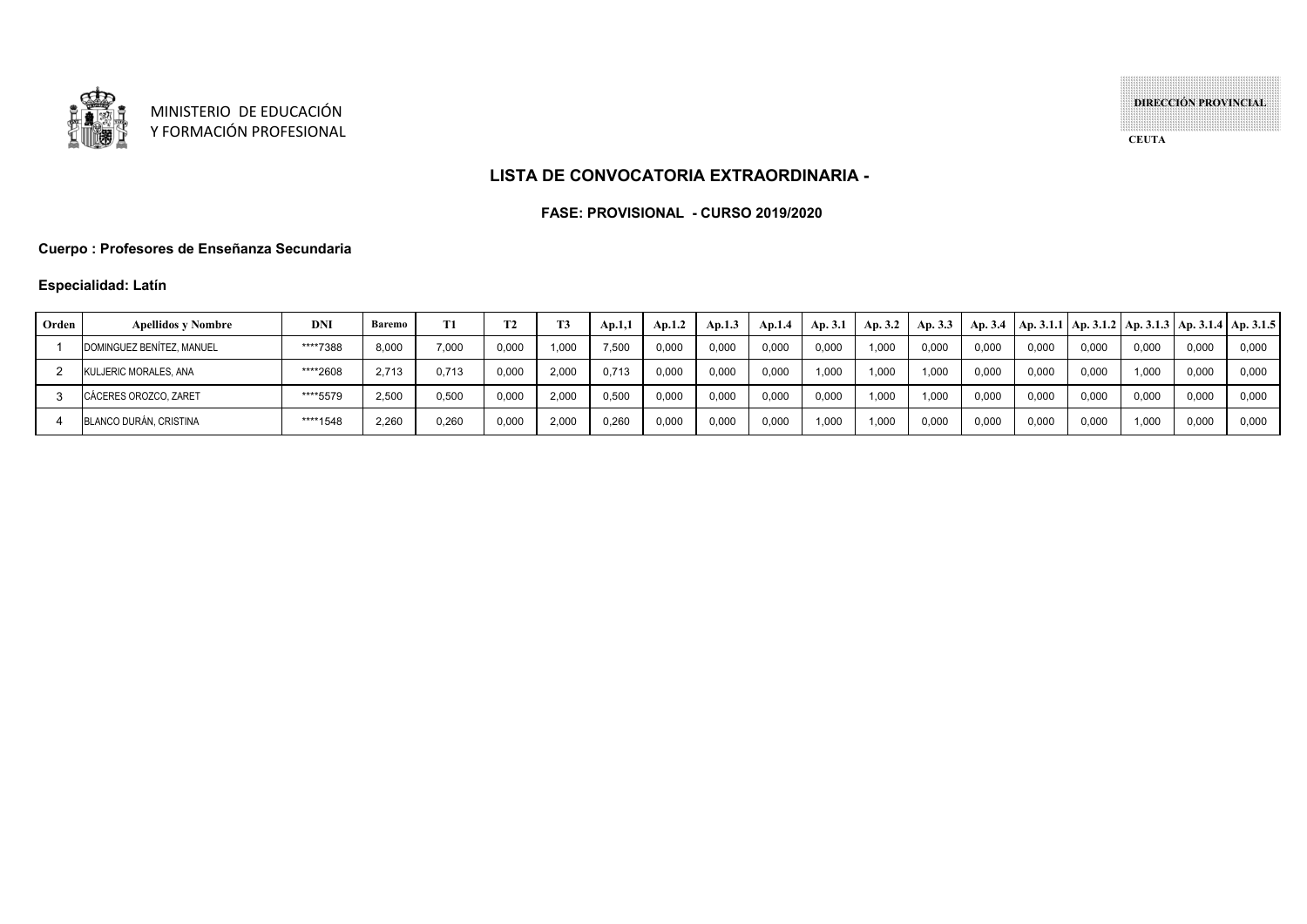

**DIRECCIÓN PROVINCIAL**

**CEUTA**

#### **LISTA DE CONVOCATORIA EXTRAORDINARIA -**

#### **FASE: PROVISIONAL - CURSO 2019/2020**

## **Cuerpo : Profesores de Enseñanza Secundaria**

## **Especialidad: Música**

| Orden | <b>Apellidos v Nombre</b>        | <b>DNI</b> | <b>Baremo</b> | T1    | <b>T2</b> | T <sub>3</sub> | Ap.1.1 | Ap.1.2 | Ap.1.3 | Ap.1.4 | Ap. 3.1 | Ap. 3.2 | Ap. 3.3 | Ap. 3.4 |       |       | $\vert$ Ap. 3.1.1   Ap. 3.1.2   Ap. 3.1.3   Ap. 3.1.4   Ap. 3.1.5 |       |       |
|-------|----------------------------------|------------|---------------|-------|-----------|----------------|--------|--------|--------|--------|---------|---------|---------|---------|-------|-------|-------------------------------------------------------------------|-------|-------|
|       | <b>FERNÁNDEZ CABELLO, ISABEL</b> | ****3310   | 4.651         | 2.65' | 0,000     | 2,000          | 0,500  | 0,236  | 1,915  | 0,000  | 1.000   | 1,000   | 1,000   | 0,000   | 0.000 | 0.000 | 1.000                                                             | 0,000 | 0,000 |
|       | CERDÁ PÉREZ. DAVID               | ****0516   | 4.200         | 2,200 | 0.000     | 2.000          | 1.000  | 0,000  | 0,000  | 1.200  | 0.000   | 1,000   | 1,000   | 0.000   | 0,000 | 0.000 | 0,000                                                             | 0.000 | 0,000 |
|       | CHICO SÁNCHEZ, RAÚL              | ****7321   | 2.950         | 0,950 | 0.000     | 2,000          | 0,500  | 0,000  | 0,000  | 0.450  | 0.400   | 1,000   | 1.000   | 0.000   | 0.000 | 0.000 | 0,000                                                             | 0.000 | 0.400 |
|       | ALEMANY SERRANO. GEMA PILAR      | ****9991   | 2.000         | 0.000 | 0.000     | 2.000          | 0.000  | 0,000  | 0,000  | 0.000  | 1.000   | 1.000   | 1.000   | 0.000   | 0.000 | 0.000 | 1.000                                                             | 0.000 | 0.000 |
|       | CASADO GÓMEZ, FRANCISCO          | ****0450   | 2.000         | 0.000 | 0.000     | 2.000          | 0.000  | 0.000  | 0,000  | 0.000  | 1.000   | 1,000   | 0.000   | 0.000   | 0.000 | 1.000 | 2.000                                                             | 0.000 | 0.100 |
|       | MALPICA GÓMEZ, FCO, JAVIER       | ****4060   | 2.000         | 0,000 | 0.000     | 2,000          | 0,000  | 0,000  | 0,000  | 0,000  | 1,000   | 0,850   | 0.000   | 0.000   | 0.000 | 1.000 | 1.000                                                             | 0.000 | 0.100 |
|       | RINCÓN OLLER, GEMA               | ****2911   | .905          | 0,905 | 0,000     | 1,000          | 0,060  | 0,000  | 0,695  | 0,150  | 0,000   | 0,000   | 1,000   | 0,000   | 0,000 | 0.000 | 0,000                                                             | 0,000 | 0,000 |